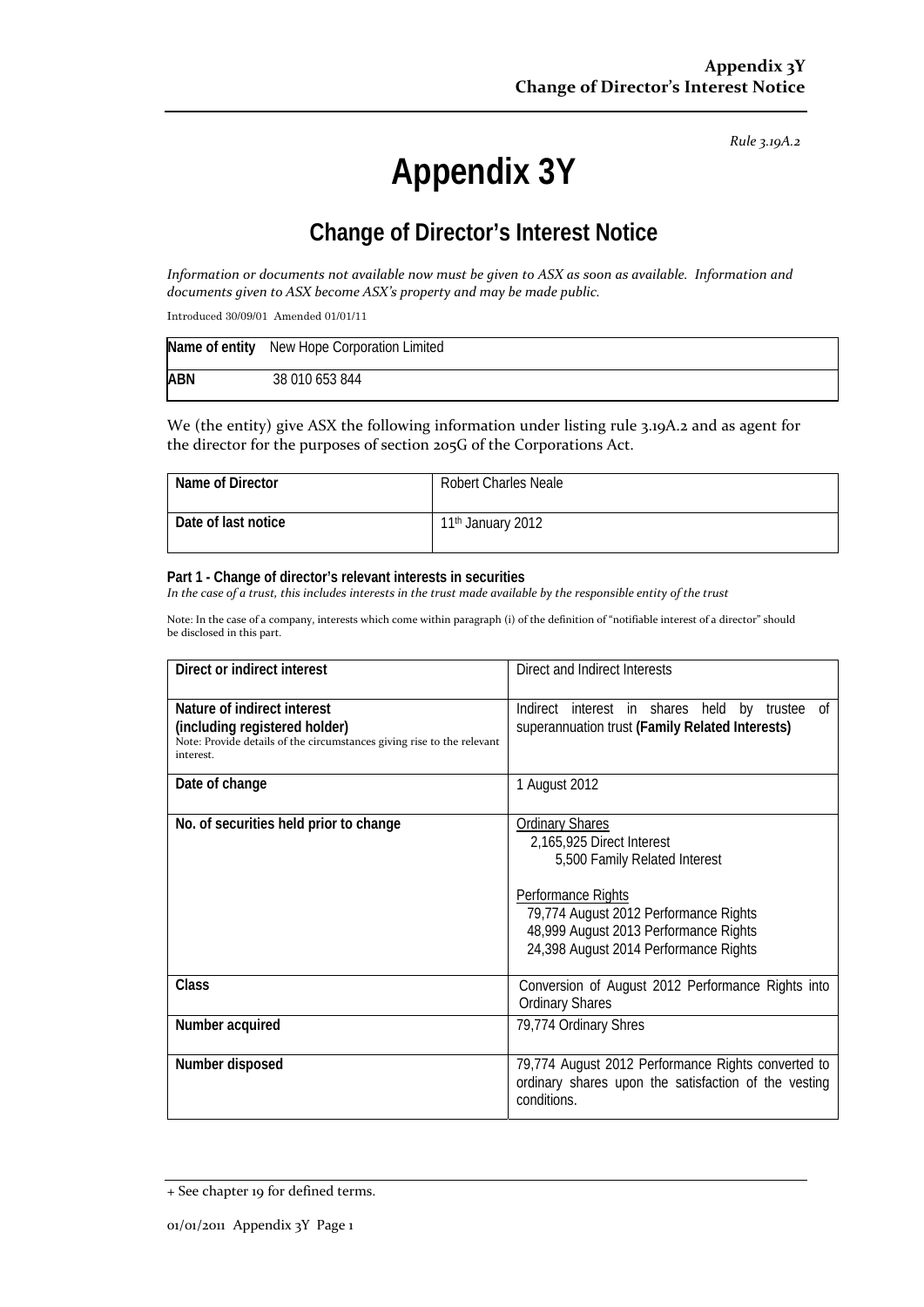| Value/Consideration<br>Note: If consideration is non-cash, provide details and estimated<br>valuation                                                                      | Nil                                                                                                                                                                                          |
|----------------------------------------------------------------------------------------------------------------------------------------------------------------------------|----------------------------------------------------------------------------------------------------------------------------------------------------------------------------------------------|
| No. of securities held after change                                                                                                                                        | <b>Ordinary Shares</b><br>2.245.699 Direct Interest<br>5,500 Family Related Interest<br>Performance Rights<br>48,999 August 2013 Performance Rights<br>24,398 August 2014 Performance Rights |
| Nature of change<br>Example: on-market trade, off-market trade, exercise of options,<br>issue of securities under dividend reinvestment plan, participation in<br>buy-back | Acquisition of Ordinary Shares following the vesting of<br>Performance Rights issued under the Employee<br>Performance Rights Share Plan                                                     |

## **Part 2 – Change of director's interests in contracts**

Note: In the case of a company, interests which come within paragraph (ii) of the definition of "notifiable interest of a director" should be disclosed in this part.

| Detail of contract                                                                                                                                                          | <b>None</b>    |  |
|-----------------------------------------------------------------------------------------------------------------------------------------------------------------------------|----------------|--|
| Nature of interest                                                                                                                                                          | Not applicable |  |
| Name of registered holder<br>(if issued securities)                                                                                                                         | Not applicable |  |
| Date of change                                                                                                                                                              | Not applicable |  |
| No. and class of securities to which<br>interest related prior to change<br>Note: Details are only required for a contract in<br>relation to which the interest has changed | Not applicable |  |
| Interest acquired                                                                                                                                                           | <b>None</b>    |  |
| Interest disposed                                                                                                                                                           | None           |  |
| <b>Value/Consideration</b><br>Note: If consideration is non-cash, provide details<br>and an estimated valuation                                                             | Not applicable |  |
| Interest after change                                                                                                                                                       | None           |  |

### Part 3 - <sup>+</sup>Closed period

| Were the interests in the securities or contracts detailed   No |  |
|-----------------------------------------------------------------|--|
| above traded during a $+$ closed period where prior written     |  |
| clearance was required?                                         |  |

<sup>+</sup> See chapter 19 for defined terms.